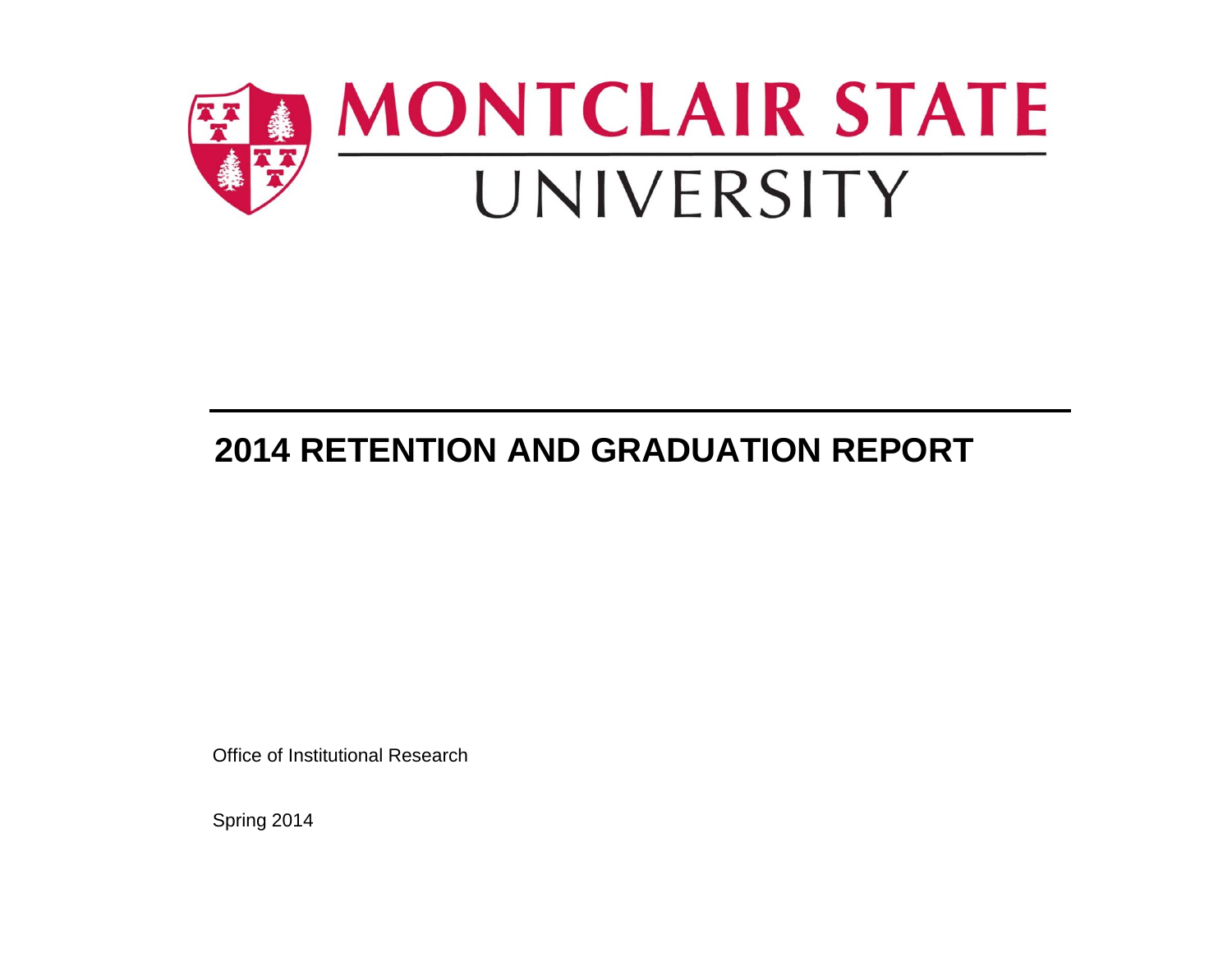#### **TABLE 1: RETENTION AND GRADUATION RATES FOR FULL-TIME, FIRST TIME UNDERGRADUATE COHORTS ENTERING FALL 2003 TO FALL 2012 [1]**

|                              |                                                                  |                              | <b>RETENTION RATES</b>                             |                              |                                  | <b>RETENTION &amp; CUMULATIVE GRADUATION RATES [2]</b> |                                  |                                   |                                  |                                                                                                               |  |  |
|------------------------------|------------------------------------------------------------------|------------------------------|----------------------------------------------------|------------------------------|----------------------------------|--------------------------------------------------------|----------------------------------|-----------------------------------|----------------------------------|---------------------------------------------------------------------------------------------------------------|--|--|
| <b>YEAR</b><br><b>COHORT</b> | <b>NUMBER IN</b><br><b>ENTERING</b><br><b>ENTERED COHORT [3]</b> | <b>SECOND</b><br><b>YEAR</b> | <b>PERCENT RETAINED TO</b><br>THIRD<br><b>YEAR</b> | <b>FOURTH</b><br><b>YEAR</b> | <b>PERCENT</b><br><b>4 YEARS</b> | <b>PERCENT</b><br><b>5TH YEAR</b>                      | <b>PERCENT</b><br><b>5 YEARS</b> | <b>PERCENT</b><br><b>6TH YEAR</b> | <b>PERCENT</b><br><b>6 YEARS</b> | <b>PERCENT</b><br><b>GRADUATED RETAINED TO GRADUATED RETAINED TO GRADUATED RETAINED TO</b><br><b>7TH YEAR</b> |  |  |
| 2003                         | 1,594                                                            | 84.9%                        | 73.5%                                              | 68.1%                        | 29.5%                            | 37.8%                                                  | 54.8%                            | 11.4%                             | 61.8%                            | 4.3%                                                                                                          |  |  |
| 2004                         | 1,737                                                            | 82.4%                        | 71.4%                                              | 67.5%                        | 30.7%                            | 36.4%                                                  | 55.6%                            | 10.3%                             | 61.9%                            | 4.1%                                                                                                          |  |  |
| 2005                         | 1,868                                                            | 81.3%                        | 71.9%                                              | 68.1%                        | <b>34.0%</b>                     | 33.7%                                                  | 57.4%                            | 8.6%                              | 62.3%                            | 3.1%                                                                                                          |  |  |
| 2006                         | 2,017                                                            | 81.7%                        | 73.6%                                              | 70.1%                        | 34.8%                            | 33.4%                                                  | 57.7%                            | 9.2%                              | 63.2%                            | 3.2%                                                                                                          |  |  |
| 2007 [4]                     | 2,068                                                            | 81.9%                        | 73.7%                                              | 69.9%                        | 34.4%                            | 34.1%                                                  | 57.9%                            | 9.4%                              | 63.4%                            | 3.7%                                                                                                          |  |  |
| 2008 [4]                     | 2,257                                                            | 83.0%                        | 75.6%                                              | 70.6%                        | 36.2%                            | 33.0%                                                  | 58.9%                            | 9.2%                              |                                  |                                                                                                               |  |  |
| 2009 [4]                     | 2,101                                                            | 81.2%                        | 73.3%                                              | 69.9%                        | <b>36.0%</b>                     | 32.0%                                                  |                                  |                                   |                                  |                                                                                                               |  |  |
| 2010 [4]                     | 2,171                                                            | 81.8%                        | 73.8%                                              | 69.7%                        |                                  |                                                        |                                  |                                   |                                  |                                                                                                               |  |  |
| 2011 [4]                     | 2,338                                                            | 81.6%                        | 72.5%                                              |                              |                                  |                                                        |                                  |                                   |                                  |                                                                                                               |  |  |
| 2012 [4]                     | 2,202                                                            | 86.0%                        |                                                    |                              |                                  |                                                        |                                  |                                   |                                  |                                                                                                               |  |  |
| <b>Means</b>                 | 2,035                                                            | 82.6%                        | 73.3%                                              | 69.2%                        | 33.7%                            | 34.3%                                                  | 57.0%                            | 9.7%                              | 62.5%                            | 3.7%                                                                                                          |  |  |

[1] Sources: SURE/IPEDS Enrollment, Degree, and SSN Change file submissions. Retention rates exclude degree earners.

[2] Graduation rates correspond to those reported on the IPEDS Graduation Rate Survey (GRS).

[3] This is the Revised IPEDS GRS Cohort number, with exclusions (death, permanent disability, military service, foreign service, & church mission service) removed.

[4] Beginning in 2007, IPEDS tracks all full-time, first-time students, including those who enter with enough credits to be classified as sophomores or above.

 $\overline{P}$  = Our most recent retention and graduation rates.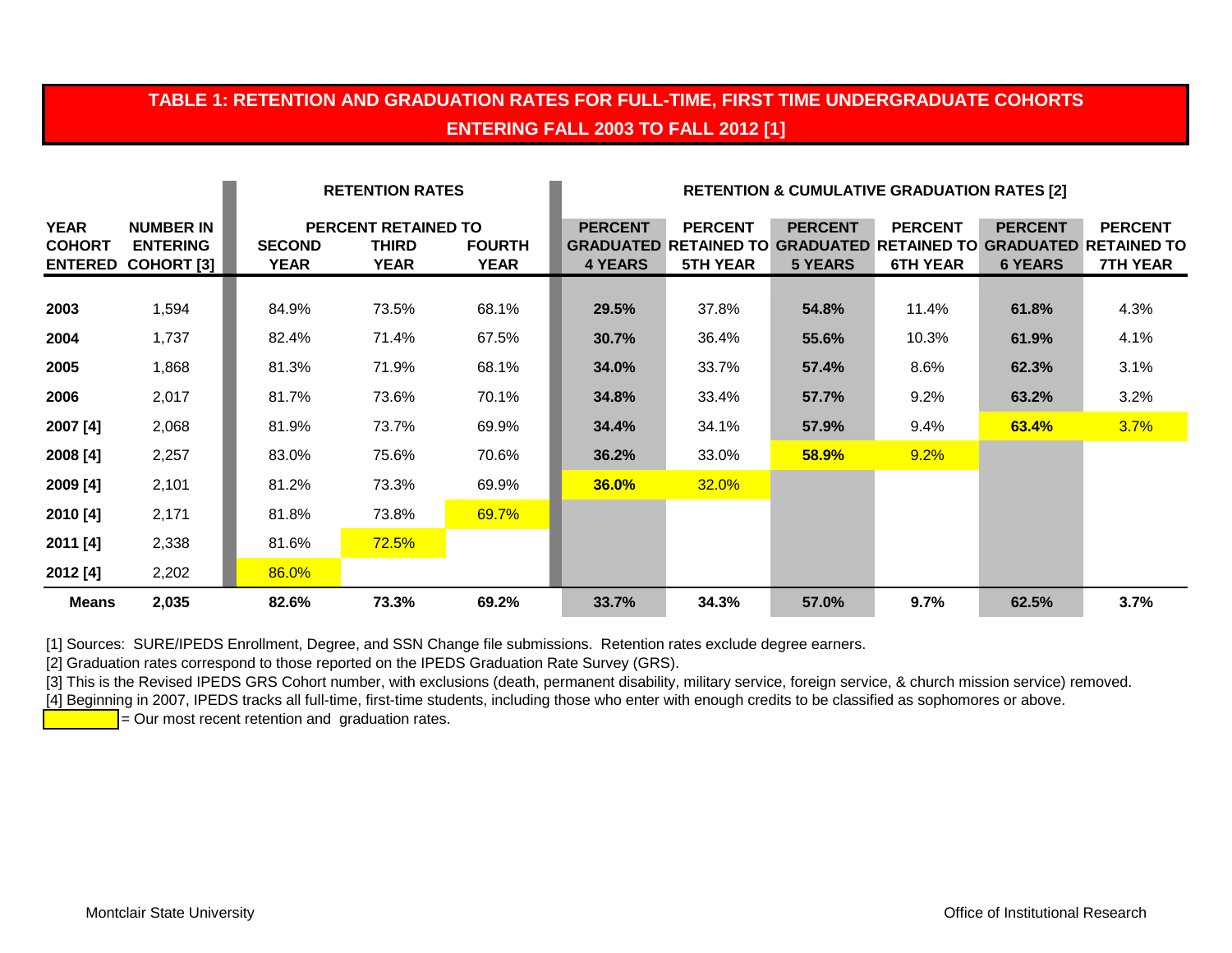#### **TABLE 2: RETENTION AND GRADUATION RATES FOR FULL-TIME, FIRST TIME FRESHMAN COHORTS BY ADMISSIONS STATUS, FALL 2007 TO FALL 2012 [1]**

|                                       |                                                      | <b>RETENTION RATES</b>       |                                                    |                              | <b>RETENTION &amp; CUMULATIVE GRADUATION RATES</b> |                                   |                                  |                                   |                                  |                                                                                                               |  |
|---------------------------------------|------------------------------------------------------|------------------------------|----------------------------------------------------|------------------------------|----------------------------------------------------|-----------------------------------|----------------------------------|-----------------------------------|----------------------------------|---------------------------------------------------------------------------------------------------------------|--|
| YEAR &<br><b>ADMIT</b><br><b>TYPE</b> | <b>NUMBER IN</b><br><b>ENTERING</b><br><b>COHORT</b> | <b>SECOND</b><br><b>YEAR</b> | PERCENT RETAINED TO<br><b>THIRD</b><br><b>YEAR</b> | <b>FOURTH</b><br><b>YEAR</b> | <b>PERCENT</b><br><b>4 YEARS</b>                   | <b>PERCENT</b><br><b>5TH YEAR</b> | <b>PERCENT</b><br><b>5 YEARS</b> | <b>PERCENT</b><br><b>6TH YEAR</b> | <b>PERCENT</b><br><b>6 YEARS</b> | <b>PERCENT</b><br><b>GRADUATED RETAINED TO GRADUATED RETAINED TO GRADUATED RETAINED TO</b><br><b>7TH YEAR</b> |  |
| 2007                                  | 2,068                                                | 81.9%                        | 73.7%                                              | 69.9%                        | 34.4%                                              | 34.1%                             | 57.9%                            | 9.4%                              | 63.4%                            | 3.7%                                                                                                          |  |
| Regular                               | 1,721                                                | 82.1%                        | 73.9%                                              | 70.1%                        | 35.8%                                              | 33.3%                             | 58.2%                            | 9.5%                              | 63.8%                            | 3.7%                                                                                                          |  |
| <b>EOF</b>                            | 148                                                  | 75.7%                        | 66.9%                                              | 66.2%                        | 16.9%                                              | 48.0%                             | 52.0%                            | 12.2%                             | 58.1%                            | 5.4%                                                                                                          |  |
| Special                               | 199                                                  | 84.4%                        | 76.9%                                              | 70.4%                        | 35.2%                                              | 30.7%                             | 59.3%                            | 6.5%                              | 63.8%                            | 2.5%                                                                                                          |  |
| 2008                                  | 2,257                                                | 83.0%                        | 75.6%                                              | 70.6%                        | 36.2%                                              | 33.0%                             | 58.9%                            | 9.2%                              |                                  |                                                                                                               |  |
| Regular                               | 1,934                                                | 82.8%                        | 75.7%                                              | 71.3%                        | 37.4%                                              | 32.3%                             | 60.2%                            | 8.7%                              |                                  |                                                                                                               |  |
| <b>EOF</b>                            | 160                                                  | 83.8%                        | 73.1%                                              | 65.0%                        | 25.0%                                              | 43.1%                             | 50.0%                            | 12.5%                             |                                  |                                                                                                               |  |
| Special                               | 163                                                  | 84.7%                        | 77.3%                                              | 68.1%                        | 33.1%                                              | 31.3%                             | 52.8%                            | 11.0%                             |                                  |                                                                                                               |  |
| 2009                                  | 2,101                                                | 81.2%                        | 73.3%                                              | 69.9%                        | 36.0%                                              | <b>32.0%</b>                      |                                  |                                   |                                  |                                                                                                               |  |
| Regular                               | 1,819                                                | 81.1%                        | 73.4%                                              | 70.4%                        | 37.4%                                              | 31.0%                             |                                  |                                   |                                  |                                                                                                               |  |
| <b>EOF</b>                            | 158                                                  | 80.4%                        | 70.9%                                              | 68.4%                        | 24.7%                                              | 40.5%                             |                                  |                                   |                                  |                                                                                                               |  |
| Special                               | 124                                                  | 83.1%                        | 74.2%                                              | 64.5%                        | 30.6%                                              | 36.3%                             |                                  |                                   |                                  |                                                                                                               |  |
| 2010                                  | 2,171                                                | 81.8%                        | 73.8%                                              | 69.7%                        |                                                    |                                   |                                  |                                   |                                  |                                                                                                               |  |
| Regular                               | 1,912                                                | 82.0%                        | 74.2%                                              | 70.2%                        |                                                    |                                   |                                  |                                   |                                  |                                                                                                               |  |
| <b>EOF</b>                            | 107                                                  | 85.0%                        | 75.7%                                              | 72.0%                        |                                                    |                                   |                                  |                                   |                                  |                                                                                                               |  |
| Special                               | 152                                                  | 77.0%                        | 67.8%                                              | 61.2%                        |                                                    |                                   |                                  |                                   |                                  |                                                                                                               |  |
| 2011                                  | 2,338                                                | 81.6%                        | <b>72.5%</b>                                       |                              |                                                    |                                   |                                  |                                   |                                  |                                                                                                               |  |
| Regular                               | 2,102                                                | 81.3%                        | 72.2%                                              |                              |                                                    |                                   |                                  |                                   |                                  |                                                                                                               |  |
| <b>EOF</b>                            | 108                                                  | 88.0%                        | 77.8%                                              |                              |                                                    |                                   |                                  |                                   |                                  |                                                                                                               |  |
| Special                               | 128                                                  | 82.0%                        | 72.7%                                              |                              |                                                    |                                   |                                  |                                   |                                  |                                                                                                               |  |
| 2012                                  | 2,202                                                | 86.0%                        |                                                    |                              |                                                    |                                   |                                  |                                   |                                  |                                                                                                               |  |
| Regular                               | 1,974                                                | 85.6%                        |                                                    |                              |                                                    |                                   |                                  |                                   |                                  |                                                                                                               |  |
| <b>EOF</b>                            | 124                                                  | 91.9%                        |                                                    |                              |                                                    |                                   |                                  |                                   |                                  |                                                                                                               |  |
| Special                               | 104                                                  | 87.5%                        |                                                    |                              |                                                    |                                   |                                  |                                   |                                  |                                                                                                               |  |

[1] Sources: SURE/IPEDS Enrollment, Degree, and SSN Change file submissions. Retention rates exclude degree earners.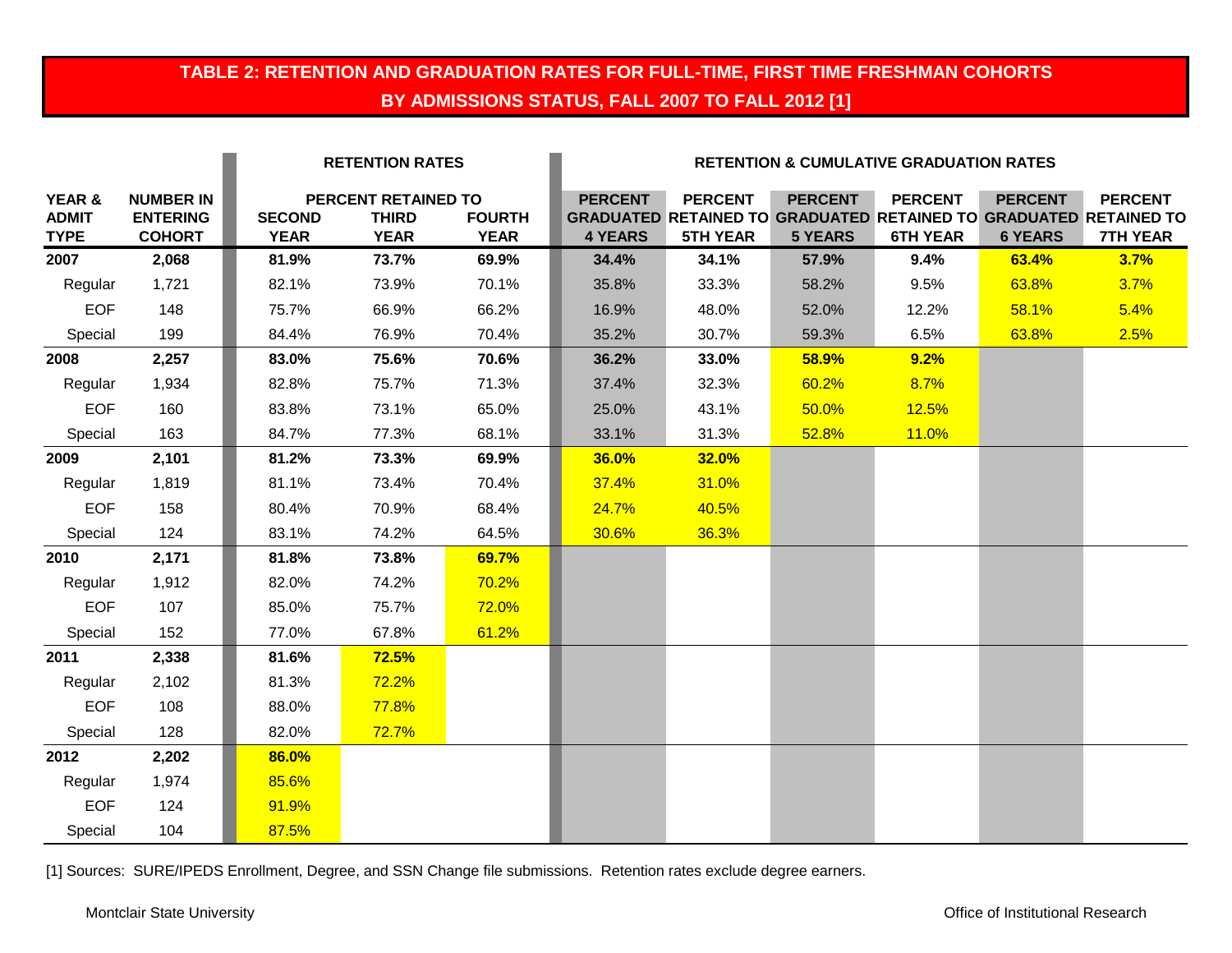## **TABLE 3: RETENTION AND GRADUATION RATES FOR FULL-TIME, FIRST TIME FRESHMAN COHORTS BY SEX, FALL 2007 TO FALL 2012 [1]**

|                                        |                                                      |                              | <b>RETENTION RATES</b>                                    |                              |                                  | <b>RETENTION &amp; CUMULATIVE GRADUATION RATES</b>                                                            |                                  |                                   |                                  |                                   |  |
|----------------------------------------|------------------------------------------------------|------------------------------|-----------------------------------------------------------|------------------------------|----------------------------------|---------------------------------------------------------------------------------------------------------------|----------------------------------|-----------------------------------|----------------------------------|-----------------------------------|--|
| <b>YEAR</b><br><b>ENTERED</b><br>& SEX | <b>NUMBER IN</b><br><b>ENTERING</b><br><b>COHORT</b> | <b>SECOND</b><br><b>YEAR</b> | <b>PERCENT RETAINED TO</b><br><b>THIRD</b><br><b>YEAR</b> | <b>FOURTH</b><br><b>YEAR</b> | <b>PERCENT</b><br><b>4 YEARS</b> | <b>PERCENT</b><br><b>GRADUATED RETAINED TO GRADUATED RETAINED TO GRADUATED RETAINED TO</b><br><b>5TH YEAR</b> | <b>PERCENT</b><br><b>5 YEARS</b> | <b>PERCENT</b><br><b>6TH YEAR</b> | <b>PERCENT</b><br><b>6 YEARS</b> | <b>PERCENT</b><br><b>7TH YEAR</b> |  |
| 2007                                   | 2,068                                                | 81.9%                        | 73.7%                                                     | 69.9%                        | 34.4%                            | 34.1%                                                                                                         | 57.9%                            | 9.4%                              | 63.4%                            | 3.7%                              |  |
| Female                                 | 1,276                                                | 82.7%                        | 74.9%                                                     | 71.3%                        | 39.7%                            | 31.6%                                                                                                         | 63.1%                            | 7.2%                              | 67.3%                            | 2.9%                              |  |
| Male                                   | 792                                                  | 80.6%                        | 71.7%                                                     | 67.6%                        | 25.9%                            | 38.1%                                                                                                         | 49.5%                            | 13.0%                             | 57.1%                            | 5.1%                              |  |
| 2008                                   | 2,257                                                | 83.0%                        | 75.6%                                                     | 70.6%                        | 36.2%                            | 33.0%                                                                                                         | 58.9%                            | 9.2%                              |                                  |                                   |  |
| Female                                 | 1,365                                                | 84.2%                        | 77.9%                                                     | 73.8%                        | 43.0%                            | 30.1%                                                                                                         | 65.9%                            | 6.8%                              |                                  |                                   |  |
| Male                                   | 892                                                  | 81.1%                        | 72.1%                                                     | 65.6%                        | 25.8%                            | 37.3%                                                                                                         | 48.2%                            | 12.8%                             |                                  |                                   |  |
| 2009                                   | 2,101                                                | 81.2%                        | 73.3%                                                     | 69.9%                        | 36.0%                            | 32.0%                                                                                                         |                                  |                                   |                                  |                                   |  |
| Female                                 | 1,284                                                | 84.0%                        | 77.1%                                                     | 74.6%                        | 41.9%                            | 30.8%                                                                                                         |                                  |                                   |                                  |                                   |  |
| Male                                   | 817                                                  | 76.7%                        | 67.2%                                                     | 62.5%                        | <b>26.8%</b>                     | 33.8%                                                                                                         |                                  |                                   |                                  |                                   |  |
| 2010                                   | 2,171                                                | 81.8%                        | 73.8%                                                     | 69.7%                        |                                  |                                                                                                               |                                  |                                   |                                  |                                   |  |
| Female                                 | 1,250                                                | 83.0%                        | 75.8%                                                     | <b>71.8%</b>                 |                                  |                                                                                                               |                                  |                                   |                                  |                                   |  |
| Male                                   | 921                                                  | 80.1%                        | 71.1%                                                     | 66.9%                        |                                  |                                                                                                               |                                  |                                   |                                  |                                   |  |
| 2011                                   | 2,338                                                | 81.6%                        | 72.5%                                                     |                              |                                  |                                                                                                               |                                  |                                   |                                  |                                   |  |
| Female                                 | 1,428                                                | 84.3%                        | 75.7%                                                     |                              |                                  |                                                                                                               |                                  |                                   |                                  |                                   |  |
| Male                                   | 910                                                  | 77.4%                        | 67.4%                                                     |                              |                                  |                                                                                                               |                                  |                                   |                                  |                                   |  |
| 2012                                   | 2,202                                                | 86.0%                        |                                                           |                              |                                  |                                                                                                               |                                  |                                   |                                  |                                   |  |
| Female                                 | 1,431                                                | 87.1%                        |                                                           |                              |                                  |                                                                                                               |                                  |                                   |                                  |                                   |  |
| Male                                   | 771                                                  | 83.9%                        |                                                           |                              |                                  |                                                                                                               |                                  |                                   |                                  |                                   |  |

[1] Sources: SURE/IPEDS Enrollment, Degree, and SSN Change file submissions. Retention rates exclude degree earners.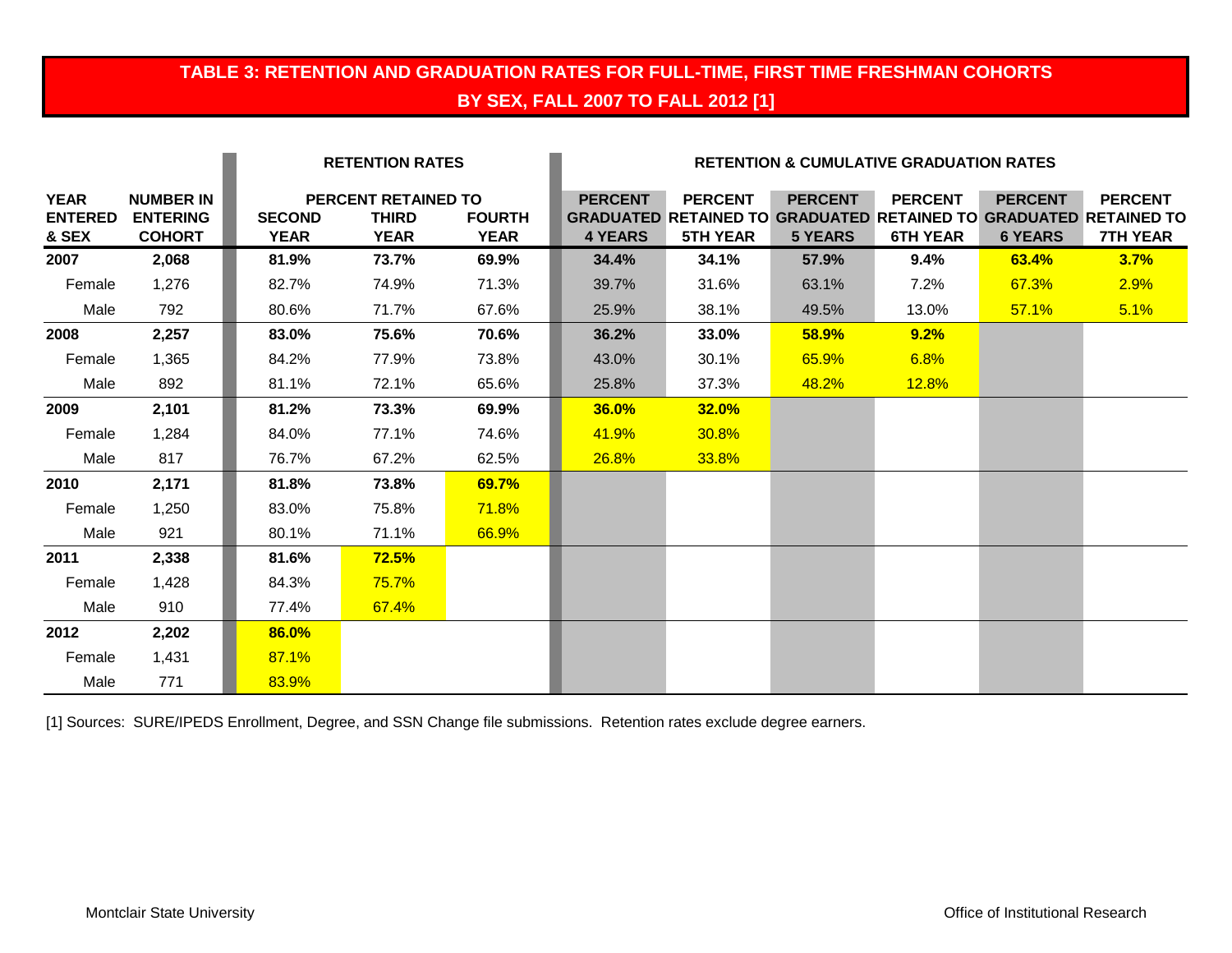#### **TABLE 4: RETENTION AND GRADUATION RATES FOR FULL-TIME, FIRST TIME FRESHMAN COHORTS BY RACE/ETHNICITY/U.S. RESIDENCY, FALL 2007 TO FALL 2012 [1]**

|                                  |                                                      |                              | <b>RETENTION RATES</b>                             |                              |                                  | <b>RETENTION &amp; CUMULATIVE GRADUATION RATES</b>                                                     |                                  |                                   |                                  |                                   |  |  |
|----------------------------------|------------------------------------------------------|------------------------------|----------------------------------------------------|------------------------------|----------------------------------|--------------------------------------------------------------------------------------------------------|----------------------------------|-----------------------------------|----------------------------------|-----------------------------------|--|--|
| YEAR &<br>RACE/<br><b>ETHNIC</b> | <b>NUMBER IN</b><br><b>ENTERING</b><br><b>COHORT</b> | <b>SECOND</b><br><b>YEAR</b> | PERCENT RETAINED TO<br><b>THIRD</b><br><b>YEAR</b> | <b>FOURTH</b><br><b>YEAR</b> | <b>PERCENT</b><br><b>4 YEARS</b> | <b>PERCENT</b><br>GRADUATED RETAINED TO GRADUATED RETAINED TO GRADUATED RETAINED TO<br><b>5TH YEAR</b> | <b>PERCENT</b><br><b>5 YEARS</b> | <b>PERCENT</b><br><b>6TH YEAR</b> | <b>PERCENT</b><br><b>6 YEARS</b> | <b>PERCENT</b><br><b>7TH YEAR</b> |  |  |
| 2007 [2]                         | 2,068                                                | 81.9%                        | 73.7%                                              | 69.9%                        | 34.4%                            | 34.1%                                                                                                  | 57.9%                            | 9.4%                              | 63.4%                            | 3.7%                              |  |  |
| African Am                       | 181                                                  | 79.6%                        | 75.7%                                              | 72.4%                        | 30.9%                            | 38.1%                                                                                                  | 53.6%                            | 14.9%                             | 61.3%                            | 6.6%                              |  |  |
| Asian                            | 136                                                  | 86.0%                        | 75.7%                                              | 72.1%                        | 37.5%                            | 31.6%                                                                                                  | 65.4%                            | 5.9%                              | 68.4%                            | 4.4%                              |  |  |
| Latino/a                         | 446                                                  | 78.3%                        | 69.3%                                              | 66.4%                        | 26.0%                            | 39.2%                                                                                                  | 50.4%                            | 11.0%                             | 57.6%                            | 4.5%                              |  |  |
| Native Am                        | 3                                                    | 100.0%                       | 66.7%                                              | 33.3%                        | 0.0%                             | 66.7%                                                                                                  | 33.3%                            | $0.0\%$                           | 33.3%                            | 0.0%                              |  |  |
| White                            | 1,174                                                | 82.7%                        | 74.4%                                              | 70.4%                        | 38.1%                            | 31.2%                                                                                                  | 60.5%                            | 8.2%                              | 65.0%                            | 2.9%                              |  |  |
| Internat'l                       | 23                                                   | 73.9%                        | 69.6%                                              | 60.9%                        | 39.1%                            | 30.4%                                                                                                  | 56.5%                            | 13.0%                             | 65.2%                            | 4.3%                              |  |  |
| Unknown                          | 105                                                  | 87.6%                        | 79.0%                                              | 74.3%                        | 30.5%                            | 41.0%                                                                                                  | 59.0%                            | 11.4%                             | 67.6%                            | 3.8%                              |  |  |
| 2008 [2]                         | 2,257                                                | 83.0%                        | 75.6%                                              | 70.6%                        | 36.2%                            | 33.0%                                                                                                  | 58.9%                            | 9.2%                              |                                  |                                   |  |  |
| African Am                       | 174                                                  | 81.6%                        | 74.1%                                              | 66.1%                        | 28.7%                            | 33.3%                                                                                                  | 52.9%                            | 8.6%                              |                                  |                                   |  |  |
| Asian                            | 145                                                  | 82.8%                        | 71.0%                                              | 68.3%                        | 35.2%                            | 33.8%                                                                                                  | 57.9%                            | 12.4%                             |                                  |                                   |  |  |
| Latino/a                         | 466                                                  | 83.7%                        | 76.6%                                              | 70.6%                        | 31.8%                            | 39.5%                                                                                                  | 55.4%                            | 13.1%                             |                                  |                                   |  |  |
| Native Am                        | 4                                                    | 75.0%                        | 50.0%                                              | 50.0%                        | 50.0%                            | $0.0\%$                                                                                                | 50.0%                            | 0.0%                              |                                  |                                   |  |  |
| White                            | 1,190                                                | 83.7%                        | 77.1%                                              | 73.2%                        | 39.5%                            | 31.2%                                                                                                  | 62.1%                            | 7.8%                              |                                  |                                   |  |  |
| Internat'l                       | 23                                                   | 82.6%                        | 73.9%                                              | 56.5%                        | 43.5%                            | 17.4%                                                                                                  | 56.5%                            | 0.0%                              |                                  |                                   |  |  |
| Unknown                          | 255                                                  | 79.6%                        | 71.4%                                              | 64.3%                        | 33.7%                            | 30.6%                                                                                                  | 55.7%                            | 7.8%                              |                                  |                                   |  |  |
| 2009 [3]                         | 2,101                                                | 81.2%                        | 73.3%                                              | 69.9%                        | 36.0%                            | 32.0%                                                                                                  |                                  |                                   |                                  |                                   |  |  |
| Internat'l                       | 29                                                   | 89.7%                        | 86.2%                                              | 79.3%                        | 55.2%                            | 24.1%                                                                                                  |                                  |                                   |                                  |                                   |  |  |
| Hispanic                         | 404                                                  | 80.9%                        | 70.3%                                              | 68.1%                        | 30.2%                            | 35.1%                                                                                                  |                                  |                                   |                                  |                                   |  |  |
| Amlnd/NtAl                       | $\overline{4}$                                       | 100.0%                       | 75.0%                                              | 75.0%                        | 50.0%                            | 0.0%                                                                                                   |                                  |                                   |                                  |                                   |  |  |
| Asian                            | 125                                                  | 80.8%                        | 72.8%                                              | 65.6%                        | 36.0%                            | 32.8%                                                                                                  |                                  |                                   |                                  |                                   |  |  |
| Black/AfAm                       | 176                                                  | 75.6%                        | 68.8%                                              | 67.0%                        | 28.4%                            | 31.8%                                                                                                  |                                  |                                   |                                  |                                   |  |  |
| NatHa/Pacl                       | 3                                                    | 66.7%                        | 66.7%                                              | 66.7%                        | 0.0%                             | 66.7%                                                                                                  |                                  |                                   |                                  |                                   |  |  |
| White                            | 1,070                                                | 82.7%                        | 75.4%                                              | 72.0%                        | 39.5%                            | 31.2%                                                                                                  |                                  |                                   |                                  |                                   |  |  |
| Multiracial                      | 18                                                   | 72.2%                        | 55.6%                                              | 50.0%                        | 33.3%                            | <b>16.7%</b>                                                                                           |                                  |                                   |                                  |                                   |  |  |
| Unknown                          | 272                                                  | 79.0%                        | 72.1%                                              | 68.8%                        | 34.2%                            | 32.0%                                                                                                  |                                  |                                   |                                  |                                   |  |  |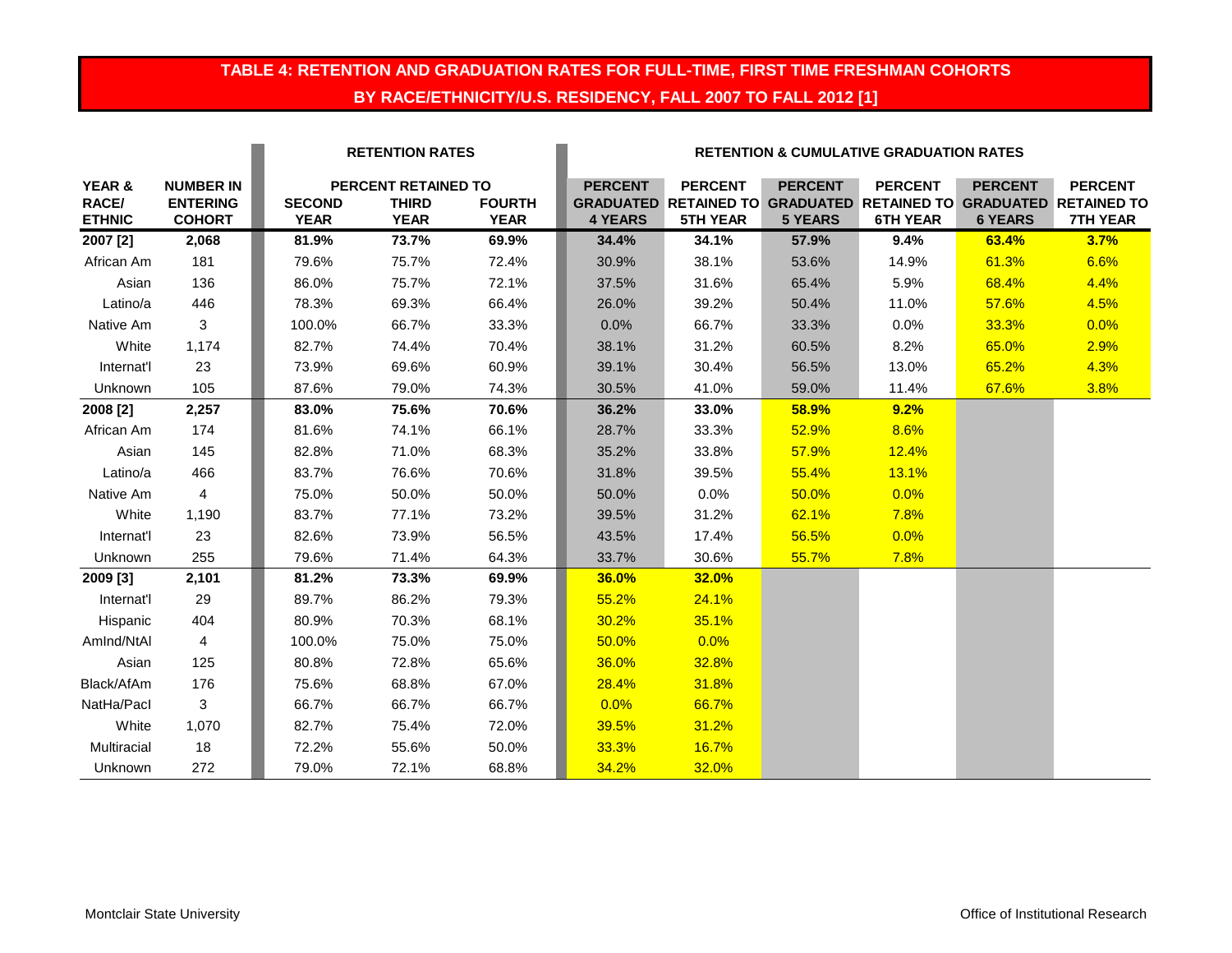|                 |                                     | <b>RETENTION RATES</b> |                                     |                          | <b>RETENTION &amp; CUMULATIVE GRADUATION RATES</b> |                                                                                     |                |                 |                |                 |
|-----------------|-------------------------------------|------------------------|-------------------------------------|--------------------------|----------------------------------------------------|-------------------------------------------------------------------------------------|----------------|-----------------|----------------|-----------------|
| YEAR &<br>RACE/ | <b>NUMBER IN</b><br><b>ENTERING</b> | <b>SECOND</b>          | PERCENT RETAINED TO<br><b>THIRD</b> | <b>FOURTH</b>            | <b>PERCENT</b>                                     | <b>PERCENT</b><br>GRADUATED RETAINED TO GRADUATED RETAINED TO GRADUATED RETAINED TO | <b>PERCENT</b> | <b>PERCENT</b>  | <b>PERCENT</b> | <b>PERCENT</b>  |
| <b>ETHNIC</b>   | <b>COHORT</b>                       | <b>YEAR</b>            | <b>YEAR</b>                         | <b>YEAR</b>              | <b>4 YEARS</b>                                     | <b>5TH YEAR</b>                                                                     | <b>5 YEARS</b> | <b>6TH YEAR</b> | <b>6 YEARS</b> | <b>7TH YEAR</b> |
| 2010 [3]        | 2,171                               | 81.8%                  | 73.8%                               | 69.7%                    |                                                    |                                                                                     |                |                 |                |                 |
| Internat'l      | 37                                  | 67.6%                  | 64.9%                               | 67.6%                    |                                                    |                                                                                     |                |                 |                |                 |
| Hispanic        | 430                                 | 80.9%                  | 73.0%                               | 69.1%                    |                                                    |                                                                                     |                |                 |                |                 |
| AmInd/NtAI      | $\mathbf 0$                         | --                     | $\overline{\phantom{a}}$            | $\overline{\phantom{a}}$ |                                                    |                                                                                     |                |                 |                |                 |
| Asian           | 128                                 | 85.9%                  | 78.1%                               | 75.0%                    |                                                    |                                                                                     |                |                 |                |                 |
| Black/AfAm      | 185                                 | 81.1%                  | 70.8%                               | 65.9%                    |                                                    |                                                                                     |                |                 |                |                 |
| NatHa/Pacl      | 5                                   | 40.0%                  | 40.0%                               | 40.0%                    |                                                    |                                                                                     |                |                 |                |                 |
| White           | 1,079                               | 82.7%                  | 74.8%                               | 71.1%                    |                                                    |                                                                                     |                |                 |                |                 |
| Multiracial     | 66                                  | 77.3%                  | 66.7%                               | 57.6%                    |                                                    |                                                                                     |                |                 |                |                 |
| Unknown         | 241                                 | 81.7%                  | 74.7%                               | 68.9%                    |                                                    |                                                                                     |                |                 |                |                 |
| 2011 [3]        | 2,338                               | 81.6%                  | <b>72.5%</b>                        |                          |                                                    |                                                                                     |                |                 |                |                 |
| Internat'l      | 30                                  | 83.3%                  | 83.3%                               |                          |                                                    |                                                                                     |                |                 |                |                 |
| Hispanic        | 508                                 | 83.5%                  | 74.0%                               |                          |                                                    |                                                                                     |                |                 |                |                 |
| AmInd/NtAI      | $\mathsf 0$                         | ۰.                     | $\rightarrow$                       |                          |                                                    |                                                                                     |                |                 |                |                 |
| Asian           | 113                                 | 85.8%                  | 72.6%                               |                          |                                                    |                                                                                     |                |                 |                |                 |
| Black/AfAm      | 216                                 | 81.5%                  | 69.4%                               |                          |                                                    |                                                                                     |                |                 |                |                 |
| NatHa/Pacl      | 5                                   | 80.0%                  | 60.0%                               |                          |                                                    |                                                                                     |                |                 |                |                 |
| White           | 1,189                               | 81.3%                  | 72.4%                               |                          |                                                    |                                                                                     |                |                 |                |                 |
| Multiracial     | 94                                  | 74.5%                  | 68.1%                               |                          |                                                    |                                                                                     |                |                 |                |                 |
| Unknown         | 183                                 | 79.2%                  | 72.7%                               |                          |                                                    |                                                                                     |                |                 |                |                 |
| 2012 [3]        | 2,202                               | 86.0%                  |                                     |                          |                                                    |                                                                                     |                |                 |                |                 |
| Internat'l      | 21                                  | 66.7%                  |                                     |                          |                                                    |                                                                                     |                |                 |                |                 |
| Hispanic        | 487                                 | 89.9%                  |                                     |                          |                                                    |                                                                                     |                |                 |                |                 |
| AmInd/NtAl      | $\overline{1}$                      | 100.0%                 |                                     |                          |                                                    |                                                                                     |                |                 |                |                 |
| Asian           | 113                                 | 89.4%                  |                                     |                          |                                                    |                                                                                     |                |                 |                |                 |
| Black/AfAm      | 201                                 | 83.6%                  |                                     |                          |                                                    |                                                                                     |                |                 |                |                 |
| NatHa/Pacl      | $\overline{2}$                      | 100.0%                 |                                     |                          |                                                    |                                                                                     |                |                 |                |                 |
| White           | 1,179                               | 85.4%                  |                                     |                          |                                                    |                                                                                     |                |                 |                |                 |
| Multiracial     | 124                                 | 83.1%                  |                                     |                          |                                                    |                                                                                     |                |                 |                |                 |
| Unknown         | 74                                  | 81.1%                  |                                     |                          |                                                    |                                                                                     |                |                 |                |                 |

[1] Sources: SURE/IPEDS Enrollment, Degree, and SSN Change file submissions. Retention rates exclude degree earners.

[2] Beginning in 2007, IPEDS tracks all full-time, first-time students, including those who enter with enough credits to be classified as sophomores or above.

[3] New Federal IPEDS reporting methodology. Unduplicated count of: a) Non-Resident Aliens, b) Hispanic/Latino, c) American Indian/Alaska Native, d) Asian,

e) Black/African American, f) Native Hawaiian/Pacific Islander, g) White, h) Two or more races, and i) Unknown.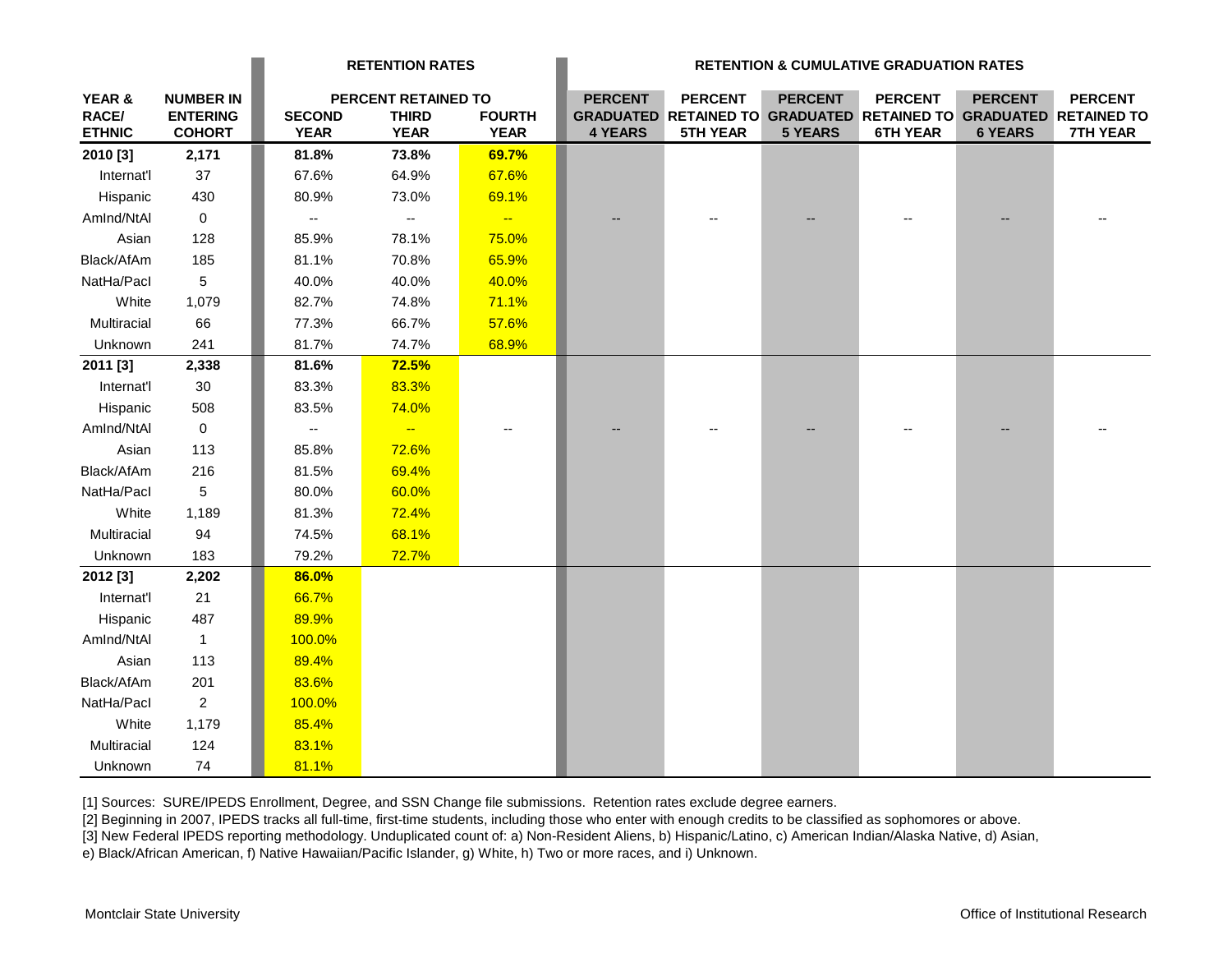### **TABLE 5: RETENTION AND GRADUATION RATES FOR FULL-TIME, FIRST TIME UNDERGRADUATES BY RACE/ETHNICITY AND SEX, FALL 2007 [1]**

|                                         |                                                      |                              | <b>RETENTION RATES</b>                                    |                              |                                  | <b>RETENTION &amp; CUMULATIVE GRADUATION RATES</b>                                                            |                                  |                                   |                                  |                                   |  |  |
|-----------------------------------------|------------------------------------------------------|------------------------------|-----------------------------------------------------------|------------------------------|----------------------------------|---------------------------------------------------------------------------------------------------------------|----------------------------------|-----------------------------------|----------------------------------|-----------------------------------|--|--|
| YEAR &<br><b>RACE/</b><br><b>ETHNIC</b> | <b>NUMBER IN</b><br><b>ENTERING</b><br><b>COHORT</b> | <b>SECOND</b><br><b>YEAR</b> | <b>PERCENT RETAINED TO</b><br><b>THIRD</b><br><b>YEAR</b> | <b>FOURTH</b><br><b>YEAR</b> | <b>PERCENT</b><br><b>4 YEARS</b> | <b>PERCENT</b><br><b>GRADUATED RETAINED TO GRADUATED RETAINED TO GRADUATED RETAINED TO</b><br><b>5TH YEAR</b> | <b>PERCENT</b><br><b>5 YEARS</b> | <b>PERCENT</b><br><b>6TH YEAR</b> | <b>PERCENT</b><br><b>6 YEARS</b> | <b>PERCENT</b><br><b>7TH YEAR</b> |  |  |
|                                         |                                                      |                              |                                                           |                              |                                  |                                                                                                               |                                  |                                   |                                  |                                   |  |  |
| 2007 [2]                                | 2,068                                                | 81.9%                        | 73.7%                                                     | 69.9%                        | 34.4%                            | 34.1%                                                                                                         | 57.9%                            | 9.4%                              | 63.4%                            | 3.7%                              |  |  |
| African Am                              | 181                                                  | 79.6%                        | 75.7%                                                     | 72.4%                        | 30.9%                            | 38.1%                                                                                                         | 53.6%                            | 14.9%                             | 61.3%                            | 6.6%                              |  |  |
| Female                                  | 113                                                  | 79.6%                        | 75.2%                                                     | 73.5%                        | 41.6%                            | 30.1%                                                                                                         | 62.8%                            | 8.8%                              | 65.5%                            | 5.3%                              |  |  |
| Male                                    | 68                                                   | 79.4%                        | 76.5%                                                     | 70.6%                        | 13.2%                            | 51.5%                                                                                                         | 38.2%                            | 25.0%                             | 54.4%                            | 8.8%                              |  |  |
| Asian                                   | 136                                                  | 86.0%                        | 75.7%                                                     | 72.1%                        | 37.5%                            | 31.6%                                                                                                         | 65.4%                            | 5.9%                              | 68.4%                            | 4.4%                              |  |  |
| Female                                  | 72                                                   | 91.7%                        | 81.9%                                                     | 79.2%                        | 47.2%                            | 27.8%                                                                                                         | 73.6%                            | 6.9%                              | 77.8%                            | 5.6%                              |  |  |
| Male                                    | 64                                                   | 79.7%                        | 68.8%                                                     | 64.1%                        | 26.6%                            | 35.9%                                                                                                         | 56.3%                            | 4.7%                              | 57.8%                            | 3.1%                              |  |  |
| Latino/a                                | 446                                                  | 78.3%                        | 69.3%                                                     | 66.4%                        | 26.0%                            | 39.2%                                                                                                         | 50.4%                            | 11.0%                             | 57.6%                            | 4.5%                              |  |  |
| Female                                  | 273                                                  | 81.3%                        | 72.9%                                                     | 69.6%                        | 31.9%                            | 37.0%                                                                                                         | 57.1%                            | 9.2%                              | 63.4%                            | 4.0%                              |  |  |
| Male                                    | 173                                                  | 73.4%                        | 63.6%                                                     | 61.3%                        | 16.8%                            | 42.8%                                                                                                         | 39.9%                            | 13.9%                             | 48.6%                            | 5.2%                              |  |  |
| Native Am                               | 3                                                    | 100.0%                       | 66.7%                                                     | 33.3%                        | $0.0\%$                          | 66.7%                                                                                                         | 33.3%                            | 0.0%                              | 33.3%                            | $0.0\%$                           |  |  |
| Female                                  | $\overline{2}$                                       | 100.0%                       | 100.0%                                                    | 50.0%                        | 0.0%                             | 100.0%                                                                                                        | 50.0%                            | 0.0%                              | 50.0%                            | 0.0%                              |  |  |
| Male                                    | 1                                                    | 100.0%                       | 0.0%                                                      | 0.0%                         | 0.0%                             | $0.0\%$                                                                                                       | 0.0%                             | 0.0%                              | 0.0%                             | 0.0%                              |  |  |
| White                                   | 1,174                                                | 82.7%                        | 74.4%                                                     | 70.4%                        | 38.1%                            | 31.2%                                                                                                         | 60.5%                            | 8.2%                              | 65.0%                            | 2.9%                              |  |  |
| Female                                  | 738                                                  | 82.9%                        | 75.1%                                                     | 71.5%                        | 42.5%                            | 29.3%                                                                                                         | 65.0%                            | 6.0%                              | 68.6%                            | 1.9%                              |  |  |
| Male                                    | 436                                                  | 82.3%                        | 73.4%                                                     | 68.6%                        | 30.5%                            | 34.4%                                                                                                         | 52.8%                            | 11.9%                             | 58.9%                            | 4.6%                              |  |  |
| Internat'l                              | 23                                                   | 73.9%                        | 69.6%                                                     | 60.9%                        | 39.1%                            | 30.4%                                                                                                         | 56.5%                            | 13.0%                             | 65.2%                            | 4.3%                              |  |  |
| Female                                  | 16                                                   | 75.0%                        | 68.8%                                                     | 56.3%                        | 37.5%                            | 31.3%                                                                                                         | 56.3%                            | 12.5%                             | 62.5%                            | 6.3%                              |  |  |
| Male                                    | 7                                                    | 71.4%                        | 71.4%                                                     | 71.4%                        | 42.9%                            | 28.6%                                                                                                         | 57.1%                            | 14.3%                             | 71.4%                            | 0.0%                              |  |  |
| Unknown                                 | 105                                                  | 87.6%                        | 79.0%                                                     | 74.3%                        | 30.5%                            | 41.0%                                                                                                         | 59.0%                            | 11.4%                             | 67.6%                            | 3.8%                              |  |  |
| Female                                  | 62                                                   | 82.3%                        | 74.2%                                                     | 67.7%                        | 29.0%                            | 40.3%                                                                                                         | 56.5%                            | 9.7%                              | 62.9%                            | 1.6%                              |  |  |
| Male                                    | 43                                                   | 95.3%                        | 86.0%                                                     | 83.7%                        | 32.6%                            | 41.9%                                                                                                         | 62.8%                            | 14.0%                             | 74.4%                            | 7.0%                              |  |  |

[1] Sources: SURE/IPEDS Enrollment, Degree, and SSN Change file submissions. Retention rates exclude degree earners.

[2] Beginning in 2007, IPEDS tracks all full-time, first-time students, including those who enter with enough credits to be classified as sophomores or above.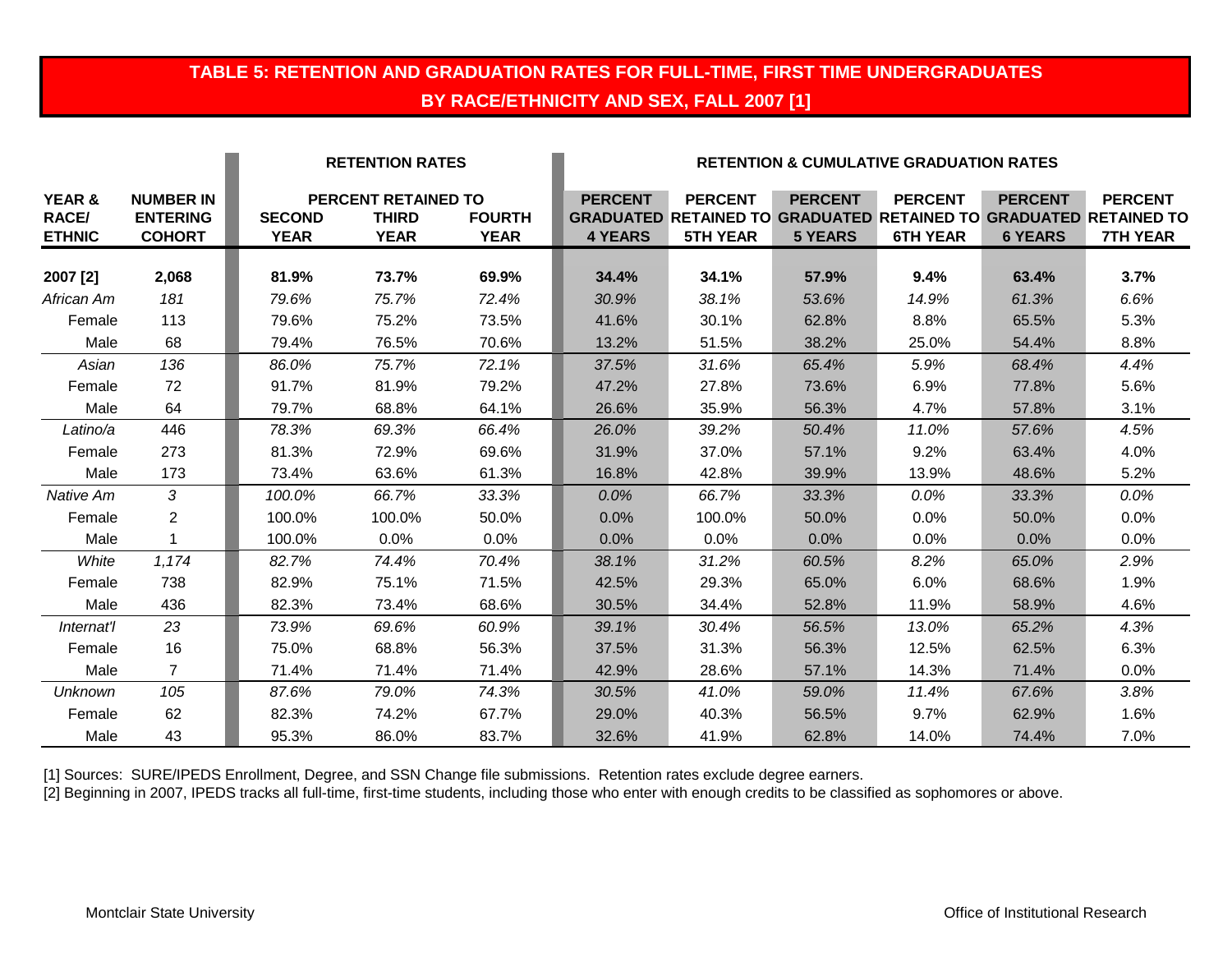

**CHART 1: GRADUATION RATES FOR COHORTS OF FULL-TIME, FIRST-TIME FRESHMEN**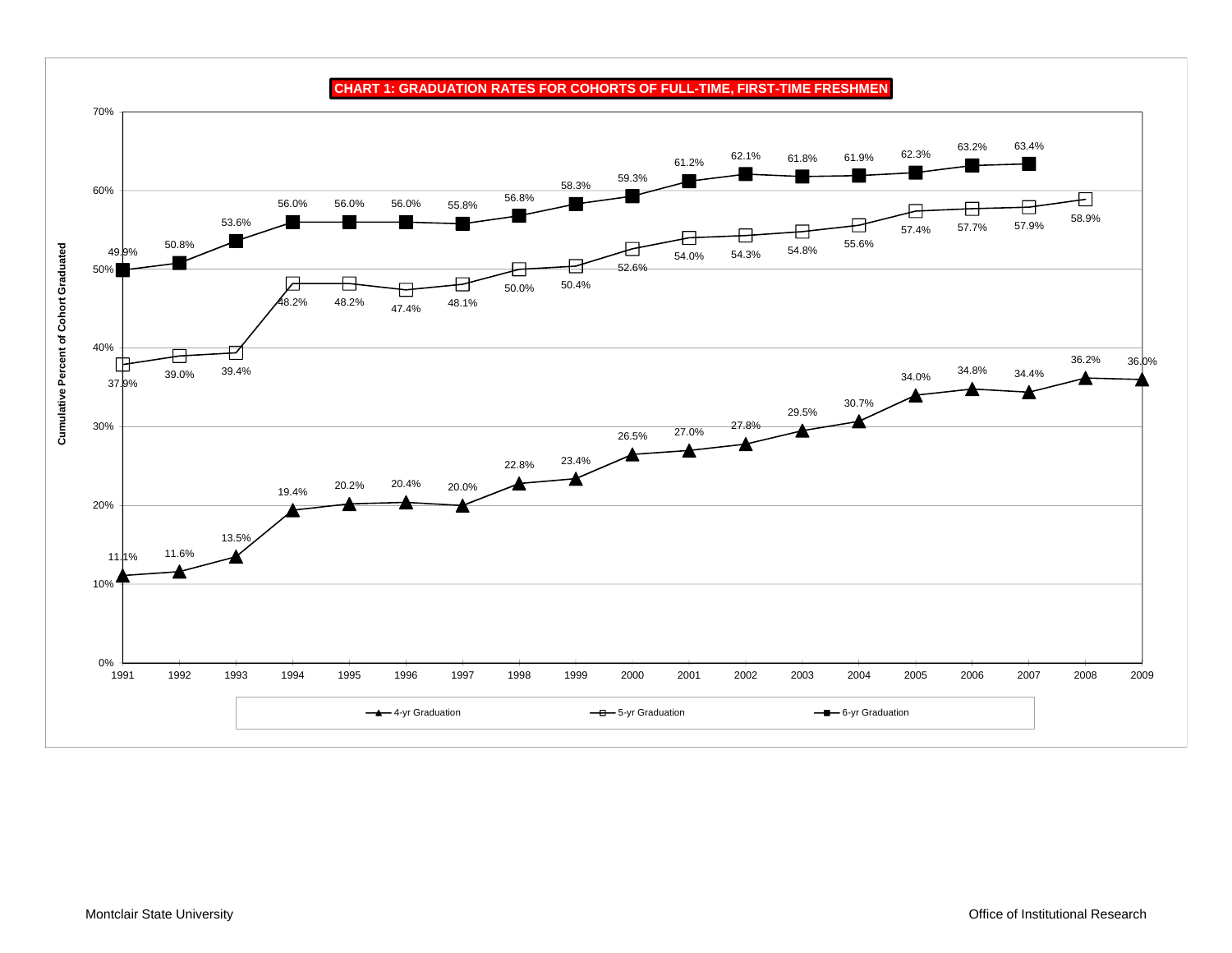#### **TABLE 6: LONG-TERM TRENDS IN GRADUATION RATES**

|            |                 |                 |                 |          | Completed Completed |
|------------|-----------------|-----------------|-----------------|----------|---------------------|
|            |                 |                 |                 | in Fifth | in Sixth            |
| Cohort     | 4-yr Graduation | 5-yr Graduation | 6-yr Graduation | Year     | Year                |
| 1991       | 11.1%           | 37.9%           | 49.9%           | 26.8%    | 12.0%               |
| 1992       | 11.6%           | 39.0%           | 50.8%           | 27.4%    | 11.8%               |
| 1993       | 13.5%           | 39.4%           | 53.6%           | 25.9%    | 14.2%               |
| 1994       | 19.4%           | 48.2%           | 56.0%           | 28.8%    | 7.8%                |
| 1995       | 20.2%           | 48.2%           | 56.0%           | 28.0%    | 7.8%                |
| 1996       | 20.4%           | 47.4%           | 56.0%           | 27.0%    | 8.6%                |
| 1997       | 20.0%           | 48.1%           | 55.8%           | 28.1%    | 7.7%                |
| 1998       | 22.8%           | 50.0%           | 56.8%           | 27.2%    | 6.8%                |
| 1999       | 23.4%           | 50.4%           | 58.3%           | 27.0%    | 7.9%                |
| 2000       | 26.5%           | 52.6%           | 59.3%           | 26.1%    | 6.7%                |
| 2001       | 27.0%           | 54.0%           | 61.2%           | 27.0%    | 7.2%                |
| 2002       | 27.8%           | 54.3%           | 62.1%           | 26.5%    | 7.8%                |
| 2003       | 29.5%           | 54.8%           | 61.8%           | 25.3%    | 7.0%                |
| 2004       | 30.7%           | 55.6%           | 61.9%           | 24.9%    | 6.3%                |
| 2005       | 34.0%           | 57.4%           | 62.3%           | 23.4%    | 4.9%                |
| 2006       | 34.8%           | 57.7%           | 63.2%           | 22.9%    | 5.5%                |
| 2007       | 34.4%           | 57.9%           | 63.4%           | 23.5%    | 5.5%                |
| 2008       | 36.2%           | 58.9%           |                 | 22.7%    |                     |
| 2009       | 36.0%           |                 |                 |          |                     |
| Average    | 25.2%           | 50.7%           | 58.1%           | 26.0%    | 8.0%                |
|            |                 |                 |                 |          |                     |
| Pct. Point |                 |                 |                 |          |                     |
| Change     | 24.90           | 21.00           | 13.50           | $-4.10$  | $-6.50$             |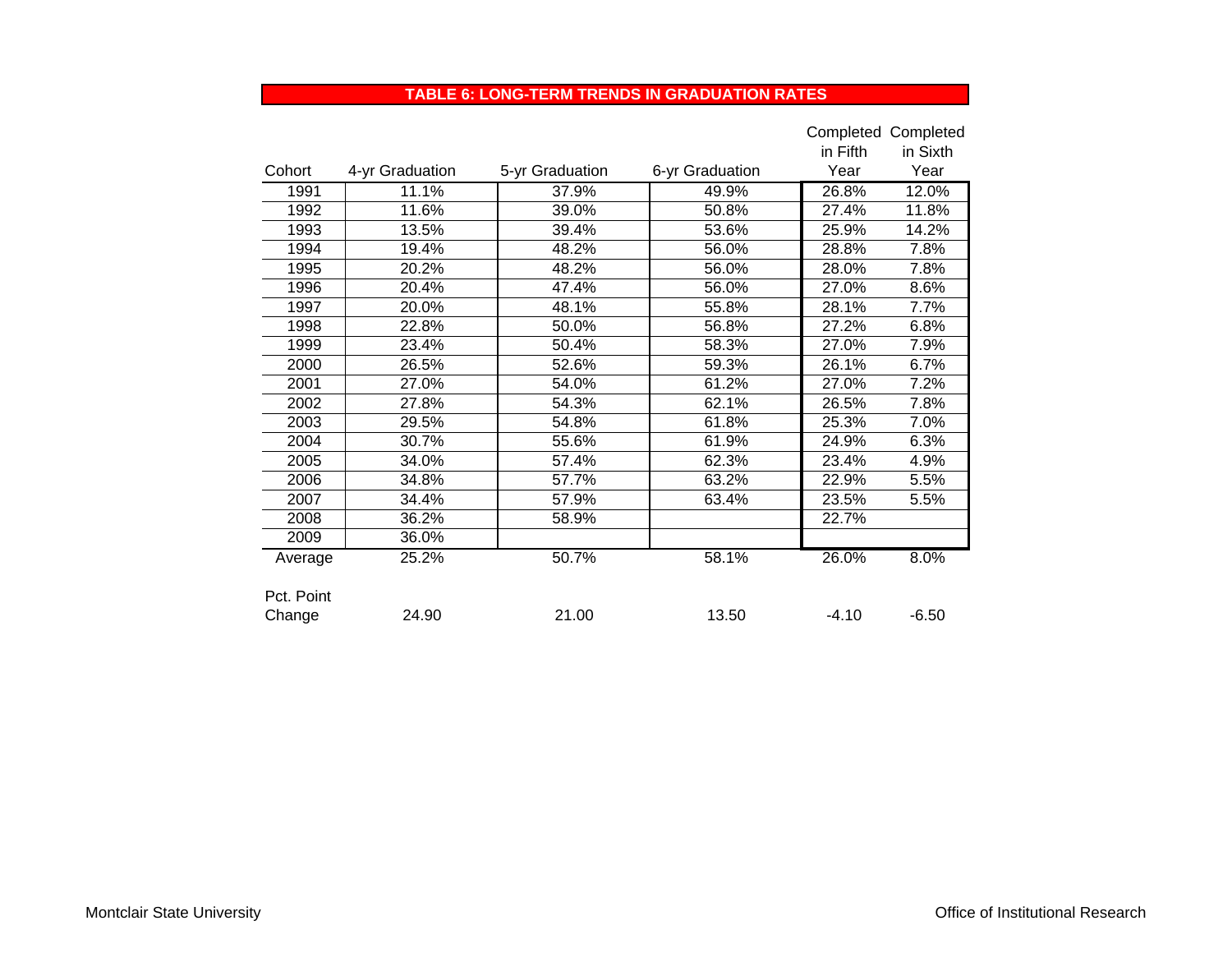**CHART 2: RETENTION RATES FOR COHORTS OF FULL-TIME, FIRST-TIME FRESHMEN**

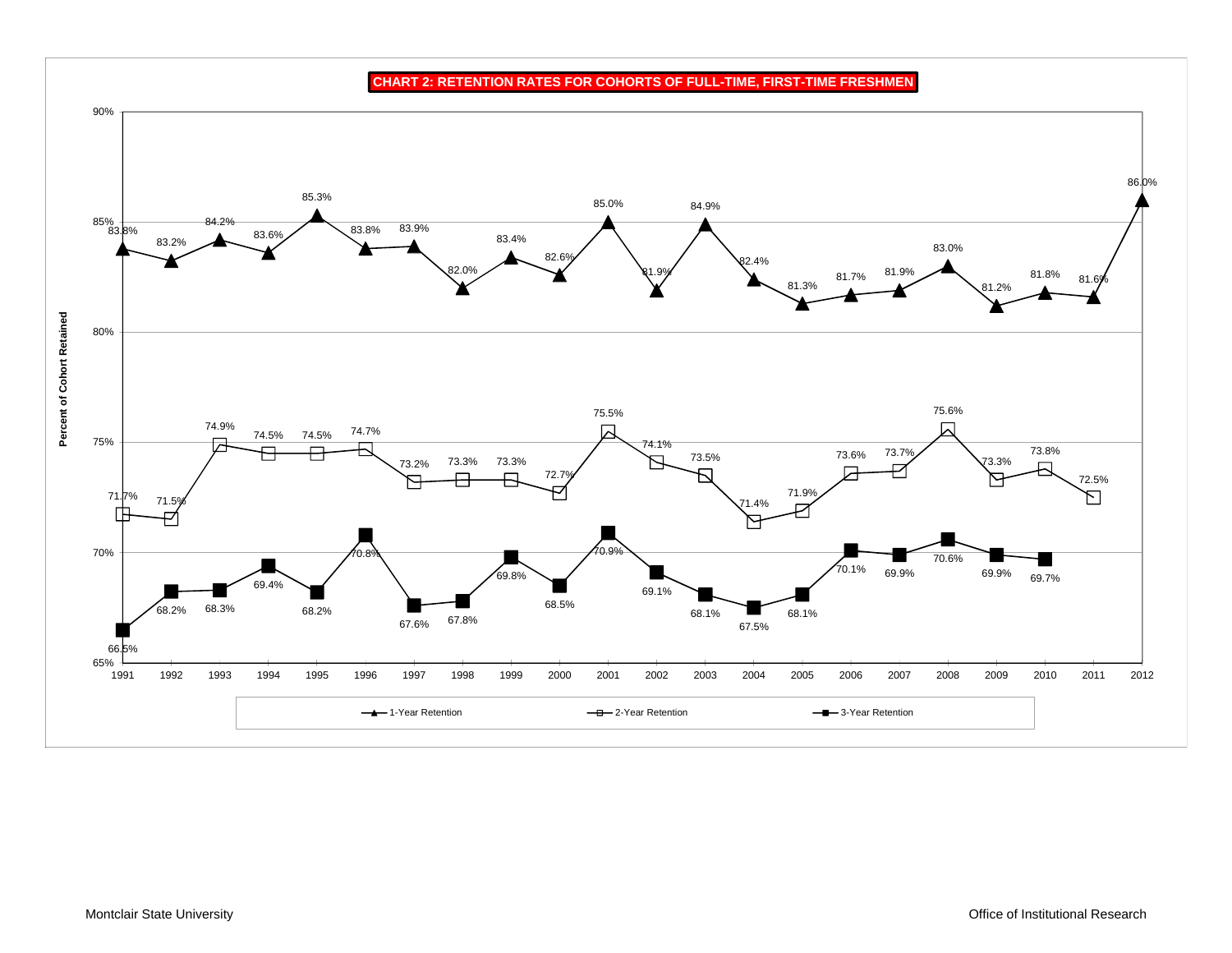|         | <b>First Semester</b> |                  |                  |                  | First Semester First Year Second Year Third Year |           |           |           |
|---------|-----------------------|------------------|------------------|------------------|--------------------------------------------------|-----------|-----------|-----------|
| Cohort  | Retention             | 1-Year Retention | 2-Year Retention | 3-Year Retention | Attrition                                        | Attrition | Attrition | Attrition |
| 1991    | <b>No</b>             | 83.8%            | 71.7%            | 66.5%            | <b>No</b>                                        | 16.2%     | 12.0%     | 5.3%      |
| 1992    | <b>Spring</b>         | 83.2%            | 71.5%            | 68.2%            | <b>Spring</b>                                    | 16.8%     | 11.7%     | 3.3%      |
| 1993    | <b>IPEDS</b>          | 84.2%            | 74.9%            | 68.3%            | <b>IPEDS</b>                                     | 15.8%     | 9.3%      | 6.6%      |
| 1994    | <b>Data</b>           | 83.6%            | 74.5%            | 69.4%            | <b>Data</b>                                      | 16.4%     | 9.1%      | 5.1%      |
| 1995    |                       | 85.3%            | 74.5%            | 68.2%            |                                                  | 14.7%     | 10.8%     | 6.3%      |
| 1996    | 94.4%                 | 83.8%            | 74.7%            | 70.8%            | 5.6%                                             | 16.2%     | 9.1%      | 3.9%      |
| 1997    | 95.1%                 | 83.9%            | 73.2%            | 67.6%            | 4.9%                                             | 16.1%     | 10.7%     | 5.6%      |
| 1998    | 94.0%                 | 82.0%            | 73.3%            | 67.8%            | 6.0%                                             | 18.0%     | 8.7%      | 5.5%      |
| 1999    | 95.1%                 | 83.4%            | 73.3%            | 69.8%            | 4.9%                                             | 16.6%     | 10.1%     | 3.5%      |
| 2000    | 94.6%                 | 82.6%            | 72.7%            | 68.5%            | 5.4%                                             | 17.4%     | 9.9%      | 4.2%      |
| 2001    | 94.6%                 | 85.0%            | 75.5%            | 70.9%            | 5.4%                                             | 15.0%     | 9.5%      | 4.6%      |
| 2002    | 94.2%                 | 81.9%            | 74.1%            | 69.1%            | 5.8%                                             | 18.1%     | 7.8%      | 5.0%      |
| 2003    | 93.5%                 | 84.9%            | 73.5%            | 68.1%            | 6.5%                                             | 15.1%     | 11.4%     | 5.4%      |
| 2004    | 94.0%                 | 82.4%            | 71.4%            | 67.5%            | 6.0%                                             | 17.6%     | 11.0%     | 3.9%      |
| 2005    | 94.7%                 | 81.3%            | 71.9%            | 68.1%            | 5.3%                                             | 18.7%     | 9.4%      | 3.8%      |
| 2006    | 93.4%                 | 81.7%            | 73.6%            | 70.1%            | 6.6%                                             | 18.3%     | 8.1%      | 3.5%      |
| 2007    | 94.0%                 | 81.9%            | 73.7%            | 69.9%            | 6.0%                                             | 18.1%     | 8.2%      | 3.8%      |
| 2008    | 94.5%                 | 83.0%            | 75.6%            | 70.6%            | 5.5%                                             | 17.0%     | 7.4%      | 5.0%      |
| 2009    | 94.4%                 | 81.2%            | 73.3%            | 69.9%            | 5.6%                                             | 18.8%     | 7.9%      | 3.4%      |
| 2010    | 93.8%                 | 81.8%            | 73.8%            | 69.7%            | 6.2%                                             | 18.2%     | 8.0%      | 4.1%      |
| 2011    | 93.6%                 | 81.6%            | 72.5%            |                  | 6.4%                                             | 18.4%     | 9.1%      |           |
| 2012    | 95.5%                 | 86.0%            |                  |                  | 4.5%                                             | 14.0%     |           |           |
| 2013    | 95.4%                 |                  |                  |                  | 4.6%                                             |           |           |           |
| Average | 94.4%                 | 83.1%            | 73.5%            | 69.0%            | 5.6%                                             | 16.9%     | 9.5%      | 4.6%      |

#### **TABLE 7: LONG-TERM TRENDS IN RETENTION AND ATTRITION**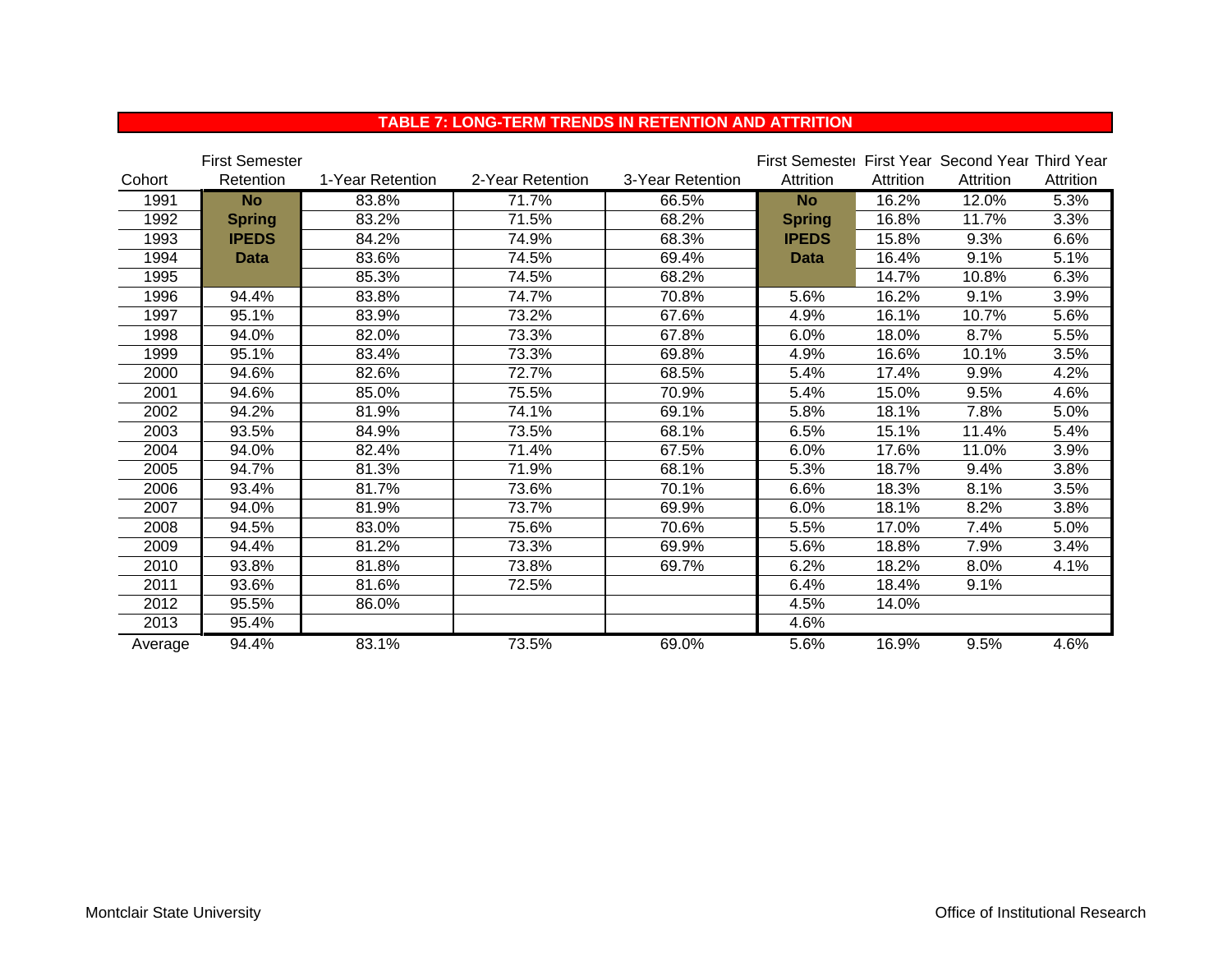|         | <b>TABLE 8: 200% GRADUATION RATES</b> |                                   |                                  |                                    |                                    |                                 |                                |  |  |
|---------|---------------------------------------|-----------------------------------|----------------------------------|------------------------------------|------------------------------------|---------------------------------|--------------------------------|--|--|
| Cohort  | Four-year<br>Graduation<br>$(100\%)$  | Five-year<br>Graduation<br>(125%) | Six-year<br>Graduation<br>(150%) | Seven-year<br>Graduation<br>(175%) | Eight-year<br>Graduation<br>(200%) | Completed<br>in Seventh<br>Year | Completed<br>in Eighth<br>Year |  |  |
| 1998    | 22.8%                                 | 50.0%                             | 56.8%                            | 59.5%                              | 60.7%                              | 2.7%                            | 1.2%                           |  |  |
| 1999    | 23.4%                                 | 50.4%                             | 58.3%                            | 61.5%                              | 62.3%                              | 3.2%                            | 0.8%                           |  |  |
| 2000    | 26.5%                                 | 52.6%                             | 59.3%                            | 61.0%                              | 62.5%                              | 1.7%                            | 1.5%                           |  |  |
| 2001    | 27.0%                                 | 54.0%                             | 61.2%                            | 63.8%                              | 64.8%                              | 2.6%                            | 1.0%                           |  |  |
| 2002    | 27.8%                                 | 54.3%                             | 62.1%                            | 63.9%                              | 64.6%                              | 1.8%                            | 0.6%                           |  |  |
| 2003    | 29.5%                                 | 54.8%                             | 61.8%                            | 63.4%                              | 64.4%                              | 1.6%                            | 1.0%                           |  |  |
| 2004    | 30.7%                                 | 55.6%                             | 61.9%                            | 63.8%                              | 64.8%                              | 1.9%                            | 1.0%                           |  |  |
| 2005    | 34.0%                                 | 57.4%                             | 62.3%                            | 63.8%                              | 64.5%                              | 1.5%                            | 0.7%                           |  |  |
| Average | 27.7%                                 | 53.6%                             | 60.5%                            | 62.6%                              | 63.6%                              | 2.1%                            | 1.0%                           |  |  |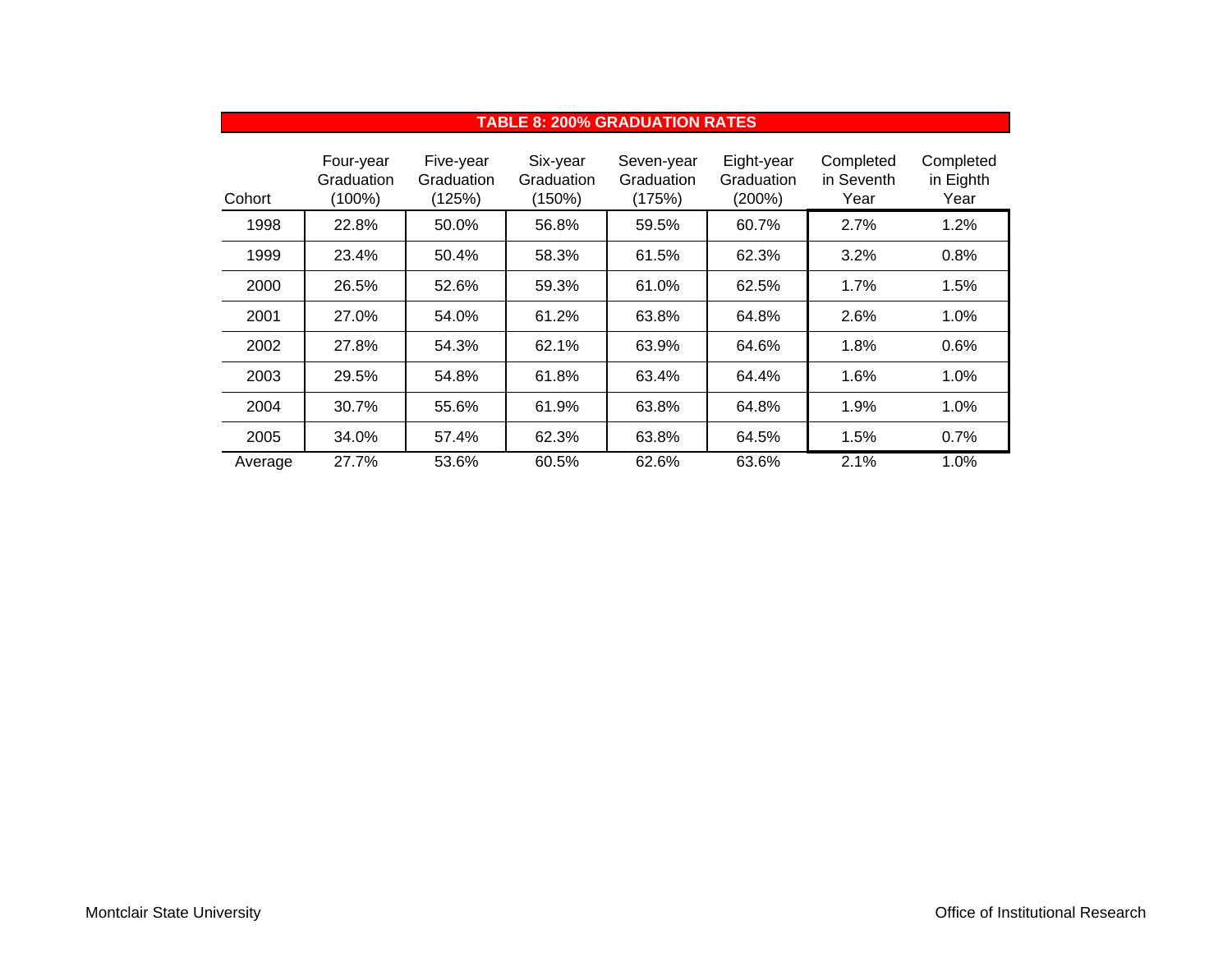## **TABLE 9: RETENTION AND GRADUATION RATES FOR THE FULL-TIME, FIRST TIME FRESHMAN COHORT ENTERING IN FALL 2007, BY SAT SCORES [1]**

|                                                 |                                                      | <b>RETENTION RATES</b>       |                                                           |                              | <b>CUMULATIVE GRADUATION RATES</b>             |                                                      |                                                      |  |
|-------------------------------------------------|------------------------------------------------------|------------------------------|-----------------------------------------------------------|------------------------------|------------------------------------------------|------------------------------------------------------|------------------------------------------------------|--|
| <b>YEAR &amp;</b><br><b>SAT</b><br><b>RANGE</b> | <b>NUMBER IN</b><br><b>ENTERING</b><br><b>COHORT</b> | <b>SECOND</b><br><b>YEAR</b> | <b>PERCENT RETAINED TO</b><br><b>THIRD</b><br><b>YEAR</b> | <b>FOURTH</b><br><b>YEAR</b> | <b>PERCENT</b><br><b>GRADUATED</b><br>≤4 YEARS | <b>PERCENT</b><br><b>GRADUATED</b><br><b>5 YEARS</b> | <b>PERCENT</b><br><b>GRADUATED</b><br><b>6 YEARS</b> |  |
| 2007<br>Math                                    | 2,068                                                | 81.9%                        | 73.7%                                                     | 69.9%                        | 34.4%                                          | 57.9%                                                | 63.4%                                                |  |
| 700-800                                         | 15                                                   | 86.7%                        | 73.3%                                                     | 73.3%                        | 53.3%                                          | 66.7%                                                | 66.7%                                                |  |
| 600-690                                         | 215                                                  | 83.3%                        | 76.7%                                                     | 71.2%                        | 40.0%                                          | 63.3%                                                | 69.3%                                                |  |
| 500-590                                         | 889                                                  | 83.0%                        | 74.8%                                                     | 71.1%                        | 35.1%                                          | 58.3%                                                | 63.1%                                                |  |
| 400-490                                         | 834                                                  | 82.4%                        | 73.3%                                                     | 69.8%                        | 33.0%                                          | 57.6%                                                | 63.5%                                                |  |
| 300-390                                         | 80                                                   | 68.8%                        | 63.8%                                                     | 61.3%                        | 27.5%                                          | 48.8%                                                | 57.5%                                                |  |
| 200-290                                         | 5                                                    | 80.0%                        | 80.0%                                                     | 80.0%                        | 20.0%                                          | 40.0%                                                | 40.0%                                                |  |
| Missing                                         | 30                                                   | 56.7%                        | 56.7%                                                     | 46.7%                        | 23.3%                                          | 40.0%                                                | 43.3%                                                |  |
| <b>Critical Reading</b>                         |                                                      |                              |                                                           |                              |                                                |                                                      |                                                      |  |
| 700-800                                         | 18                                                   | 83.3%                        | 72.2%                                                     | 72.2%                        | 55.6%                                          | 66.7%                                                | 72.2%                                                |  |
| 600-690                                         | 172                                                  | 83.1%                        | 73.8%                                                     | 66.3%                        | 41.3%                                          | 59.9%                                                | 66.3%                                                |  |
| 500-590                                         | 762                                                  | 82.7%                        | 73.5%                                                     | 69.6%                        | 37.3%                                          | 58.4%                                                | 63.1%                                                |  |
| 400-490                                         | 953                                                  | 81.8%                        | 74.7%                                                     | 71.9%                        | 31.6%                                          | 57.7%                                                | 64.0%                                                |  |
| 300-390                                         | 128                                                  | 82.0%                        | 71.9%                                                     | 67.2%                        | 28.9%                                          | 56.3%                                                | 60.2%                                                |  |
| 200-290                                         | 5                                                    | 60.0%                        | 60.0%                                                     | 60.0%                        | 20.0%                                          | 60.0%                                                | 60.0%                                                |  |
| Missing                                         | 30                                                   | 56.7%                        | 56.7%                                                     | 46.7%                        | 23.3%                                          | 40.0%                                                | 43.3%                                                |  |
| Writing                                         |                                                      |                              |                                                           |                              |                                                |                                                      |                                                      |  |
| 700-800                                         | 12                                                   | 83.3%                        | 83.3%                                                     | 75.0%                        | 66.7%                                          | 83.3%                                                | 83.3%                                                |  |
| 600-690                                         | 174                                                  | 85.1%                        | 77.6%                                                     | 74.7%                        | 48.3%                                          | 64.4%                                                | 71.3%                                                |  |
| 500-590                                         | 806                                                  | 82.4%                        | 74.3%                                                     | 70.8%                        | 39.5%                                          | 61.4%                                                | 65.5%                                                |  |
| 400-490                                         | 876                                                  | 83.4%                        | 74.7%                                                     | 70.7%                        | 29.8%                                          | 56.1%                                                | 62.8%                                                |  |
| 300-390                                         | 139                                                  | 74.8%                        | 67.6%                                                     | 63.3%                        | 18.0%                                          | 47.5%                                                | 54.0%                                                |  |
| 200-290                                         | $\overline{7}$                                       | 57.1%                        | 42.9%                                                     | 28.6%                        | 28.6%                                          | 28.6%                                                | 28.6%                                                |  |
| Missing                                         | 54                                                   | 59.3%                        | 53.7%                                                     | 48.1%                        | 24.1%                                          | 38.9%                                                | 40.7%                                                |  |

[1] Sources: SURE/IPEDS Enrollment, Degree, and SSN Change file submissions. Retention rates exclude degree earners.